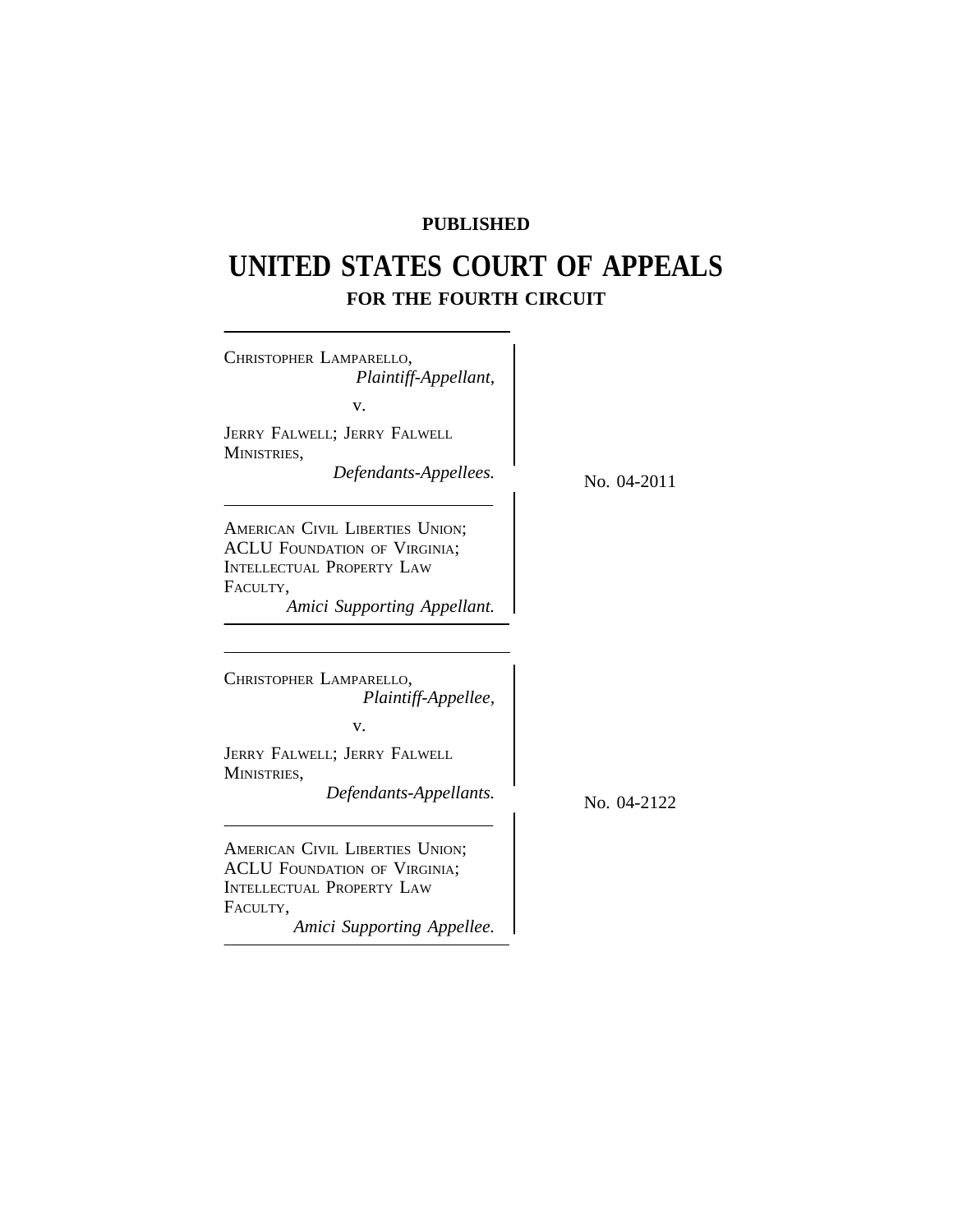Appeals from the United States District Court for the Eastern District of Virginia, at Alexandria. Claude M. Hilton, Chief District Judge. (CA-03-1503-A)

Argued: May 26, 2005

#### Decided: August 24, 2005

Before MICHAEL, MOTZ, and KING, Circuit Judges.

Reversed and remanded by published opinion. Judge Motz wrote the opinion, in which Judge Michael and Judge King joined.

## **COUNSEL**

**ARGUED:** Paul Alan Levy, PUBLIC CITIZEN LITIGATION GROUP, Washington, D.C., for Christopher Lamparello. John Holbrook Midlen, Jr., MIDLEN LAW CENTER, Chevy Chase, Maryland, for Jerry Falwell and Jerry Falwell Ministries. **ON BRIEF:** Allison M. Zieve, PUBLIC CITIZEN LITIGATION GROUP, Washington, D.C., for Christopher Lamparello. Phillip R. Malone, Bruce P. Keller, Jeffrey P. Cunard, BERKMAN CENTER FOR INTERNET AND SOCIETY, HARVARD LAW SCHOOL, Cambridge, Massachusetts; Rebecca Tushnet, Visiting Associate Professor of Law, GEORGETOWN UNIVERSITY LAW CENTER, Washington, D.C., for Amici Curiae, Intellectual Property Law Faculty, Supporting Christopher Lamparello. Rebecca K. Glenberg, AMERICAN CIVIL LIBERTIES UNION OF VIRGINIA FOUNDATION, INC., Richmond, Virginia; Michael Adams, AMERICAN CIVIL LIBERTIES UNION, New York, New York, for Amici Curiae, American Civil Liberties Union and American Civil Liberties Union of Virginia Foundation, Inc., Supporting Christopher Lamparello.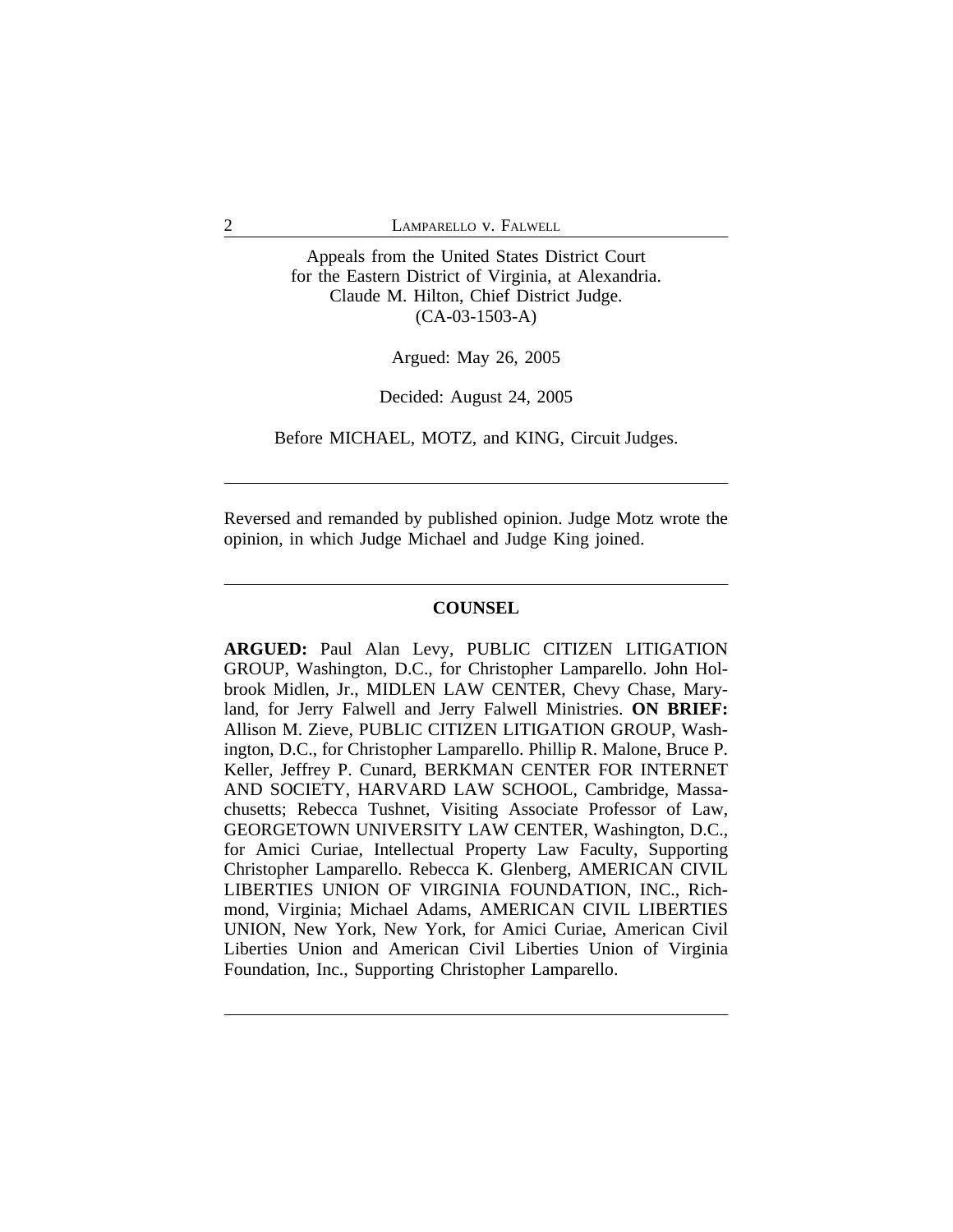# **OPINION**

#### DIANA GRIBBON MOTZ, Circuit Judge:

Christopher Lamparello appeals the district court's order enjoining him from maintaining a gripe website critical of Reverend Jerry Falwell. For the reasons stated below, we reverse.

I.

Reverend Falwell is "a nationally known minister who has been active as a commentator on politics and public affairs." *Hustler Magazine, Inc. v. Falwell*, 485 U.S. 46, 47 (1988). He holds the common law trademarks "Jerry Falwell" and "Falwell," and the registered trademark "Listen America with Jerry Falwell." Jerry Falwell Ministries can be found online at "www.falwell.com," a website which receives 9,000 hits (or visits) per day.

Lamparello registered the domain name "www.fallwell.com" on February 11, 1999, after hearing Reverend Falwell give an interview "in which he expressed opinions about gay people and homosexuality that [Lamparello] considered . . . offensive." Lamparello created a website at that domain name to respond to what he believed were "untruths about gay people." Lamparello's website included headlines such as "Bible verses that Dr. Falwell chooses to ignore" and "Jerry Falwell has been bearing false witness (Exodus 20:16) against his gay and lesbian neighbors for a long time." The site also contained indepth criticism of Reverend Falwell's views. For example, the website stated:

Dr. Falwell says that he is on the side of truth. He says that he will preach that homosexuality is a sin until the day he dies. But we believe that if the reverend were to take another thoughtful look at the scriptures, he would discover that they have been twisted around to support an anti-gay political agenda . . . at the expense of the gospel.

Although the interior pages of Lamparello's website did not contain a disclaimer, the homepage prominently stated, "This website is NOT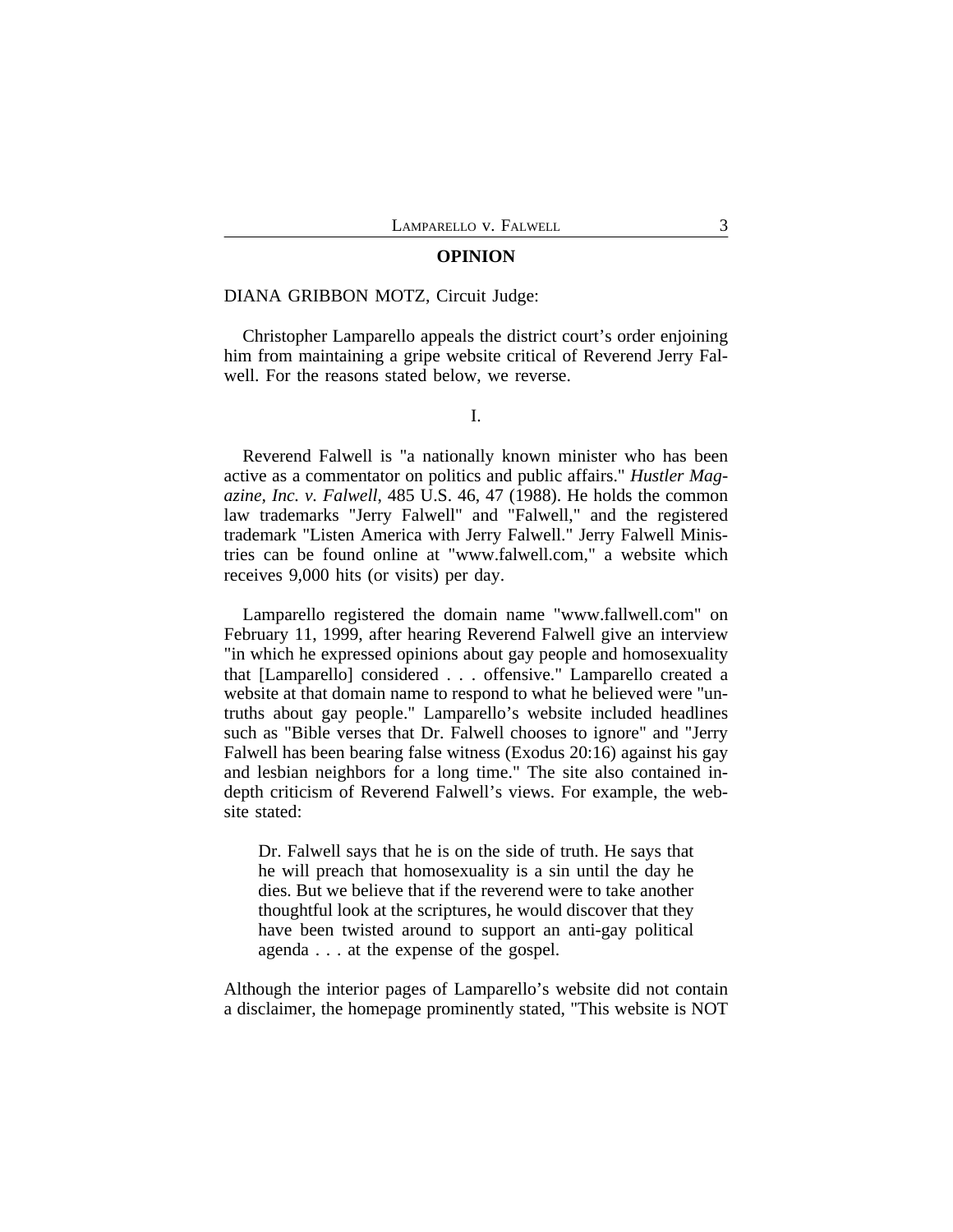affiliated with Jerry Falwell or his ministry"; advised, "If you would like to visit Rev. Falwell's website, you may click here"; and provided a hyperlink to Reverend Falwell's website.

At one point, Lamparello's website included a link to the Amazon.com webpage for a book that offered interpretations of the Bible that Lamparello favored, but the parties agree that Lamparello has never sold goods or services on his website. The parties also agree that "Lamparello's domain name and web site at www.fallwell.com," which received only 200 hits per day, "had no measurable impact on the quantity of visits to [Reverend Falwell's] web site at www.falwell.com."

Nonetheless, Reverend Falwell sent Lamparello letters in October 2001 and June 2003 demanding that he cease and desist from using www.fallwell.com or any variation of Reverend Falwell's name as a domain name. Ultimately, Lamparello filed this action against Reverend Falwell and his ministries (collectively referred to hereinafter as "Reverend Falwell"), seeking a declaratory judgment of noninfringement. Reverend Falwell counter-claimed, alleging trademark infringement under 15 U.S.C. § 1114 (2000), false designation of origin under 15 U.S.C. § 1125(a), unfair competition under 15 U.S.C. § 1126 and the common law of Virginia,**<sup>1</sup>** and cybersquatting under 15 U.S.C. § 1125(d).

**<sup>1</sup>**As the district court noted, although Reverend Falwell "assert[s] a claim under 15 U.S.C. [§] 1126 for a violation of federal unfair competition law, no such cause of action exists. False Designation of Origin is commonly referred to as unfair competition law . . . ." *Lamparello v. Falwell*, 360 F. Supp. 2d 768, 773 n.2 (E.D. Va. 2004). Accordingly, the district court "construed any claim by [Falwell] for violation of federal unfair competition law as a claim for violation of 15 U.S.C. [§] 1125." *Id.* We will do the same. Furthermore, because "[t]he test for trademark infringement and unfair competition under the Lanham Act is essentially the same as that for common law unfair competition under Virginia law because both address the likelihood of confusion as to the source of the goods or services involved," *Lone Star Steakhouse & Saloon, Inc. v. Alpha of Va., Inc.*, 43 F.3d 922, 930 n.10 (4th Cir. 1995), Reverend Falwell's state-law unfair competition claim rises or falls with his federal claims of infringement and false designation of origin. Therefore, we will not analyze his state-law claim separately.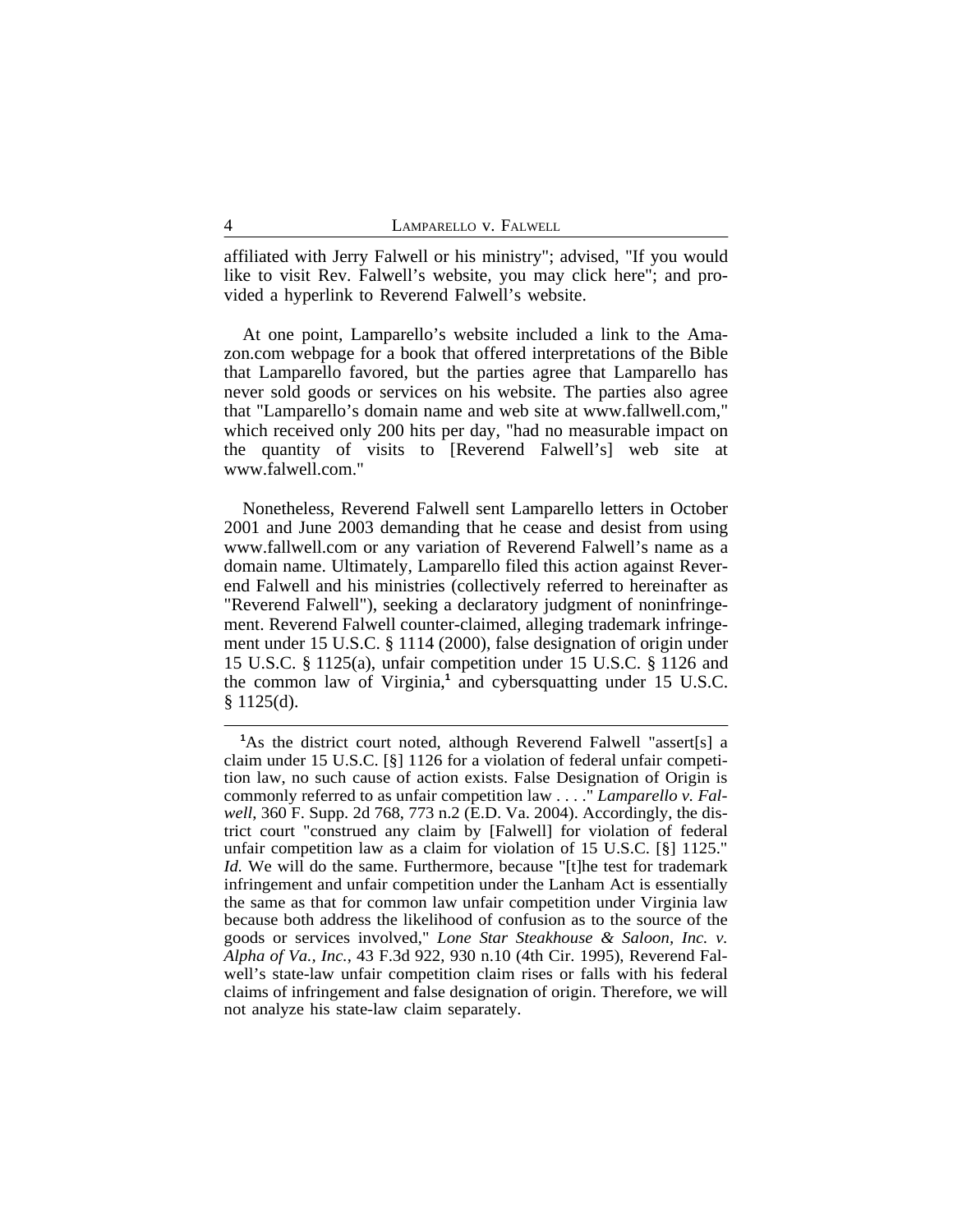The parties stipulated to all relevant facts and filed cross-motions for summary judgment. The district court granted summary judgment to Reverend Falwell, enjoined Lamparello from using Reverend Falwell's mark at www.fallwell.com, and required Lamparello to transfer the domain name to Reverend Falwell. *Lamparello*, 360 F. Supp.2d at 773, 775. However, the court denied Reverend Falwell's request for statutory damages or attorney fees, reasoning that the "primary motive" of Lamparello's website was "to put forth opinions on issues that were contrary to those of [Reverend Falwell]" and "not to take away monies or to profit." *Id.* at 775.

Lamparello appeals the district court's order; Reverend Falwell cross-appeals the denial of statutory damages and attorney fees. We review *de novo* a district court's ruling on cross-motions for summary judgment. *See People for the Ethical Treatment of Animals v. Doughney*, 263 F.3d 359, 364 (4th Cir. 2001) [hereinafter "*PETA*"].

# II.

We first consider Reverend Falwell's claims of trademark infringement and false designation of origin.

#### A.

Section 32 of the Lanham Act creates a cause of action against:

[a]ny person who shall, without the consent of the registrant — (a) use in commerce any reproduction, counterfeit, copy, or colorable imitation of a registered mark in connection with the sale, offering for sale, distribution, or advertising of any goods or services on or in connection with which such use is likely to cause confusion, or to cause mistake, or to deceive.

15 U.S.C. § 1114(1). Similarly, Section 43(a) creates a cause of action against:

[a]ny person who, on or in connection with any goods or services, . . . uses in commerce any word . . . [or] name . . .,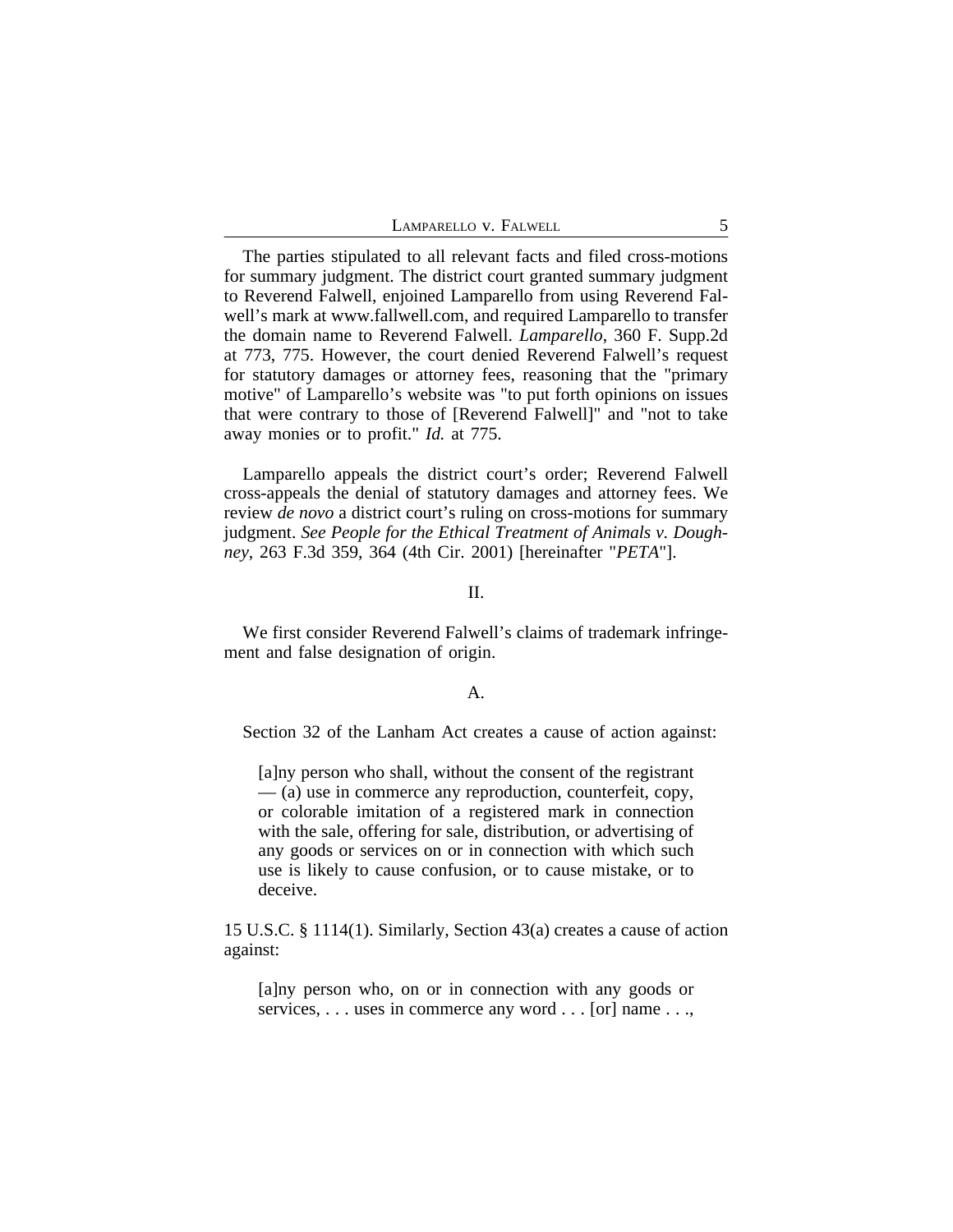or any false designation of origin, false or misleading description of fact, or false or misleading representation of fact, which  $-$  (A) is likely to cause confusion, or to cause mistake, or to deceive as to the affiliation, connection, or association of such person with another person, or as to the origin, sponsorship, or approval of his or her goods, services, or commercial activities by another person.

15 U.S.C. § 1125(a)(1)(A).

Both infringement and false designation of origin have five elements. To prevail under either cause of action, the trademark holder must prove:

(1) that it possesses a mark; (2) that the [opposing party] used the mark; (3) that the [opposing party's] use of the mark occurred "in commerce";  $(4)$  that the [opposing party] used the mark "in connection with the sale, offering for sale, distribution, or advertising" of goods or services; and (5) that the [opposing party] used the mark in a manner likely to confuse consumers.

*PETA*, 263 F.3d at 364 (citing 15 U.S.C. §§ 1114, 1125, and *Lone Star Steakhouse & Saloon*, 43 F.3d at 930).

Trademark law serves the important functions of protecting product identification, providing consumer information, and encouraging the production of quality goods and services. *See Qualitex Co. v. Jacobson Prods. Co.*, 514 U.S. 159, 164 (1995). But protections "'against unfair competition'" cannot be transformed into "'rights to control language.'" *CPC Int'l, Inc. v. Skippy Inc.*, 214 F.3d 456, 462 (4th Cir. 2000) (quoting Mark A. Lemley, *The Modern Lanham Act and the Death of Common Sense*, 108 Yale L.J. 1687, 1710-11 (1999)). "Such a transformation" would raise serious First Amendment concerns because it would limit the

ability to discuss the products or criticize the conduct of companies that may be of widespread public concern and importance. Much useful social and commercial discourse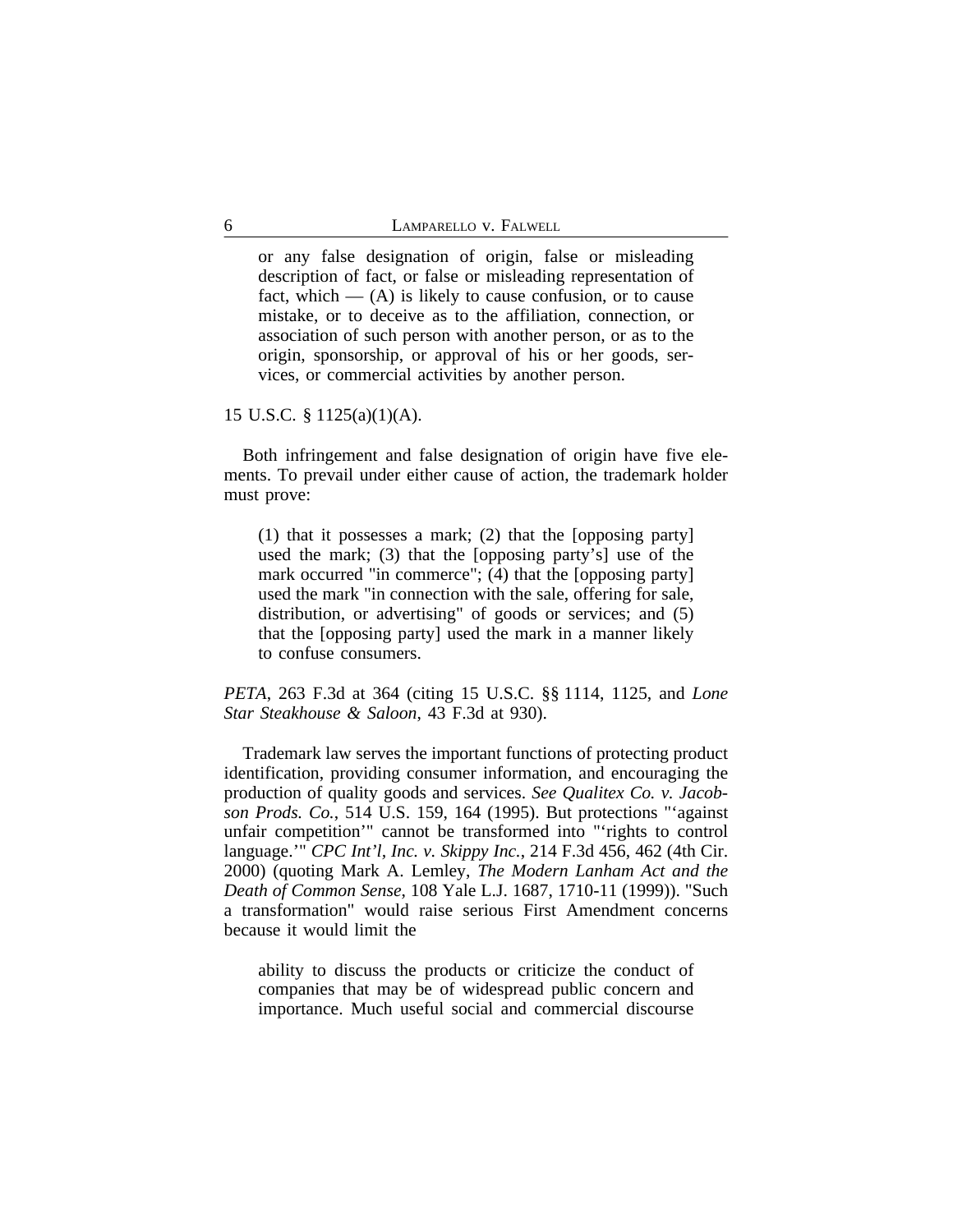would be all but impossible if speakers were under threat of an infringement lawsuit every time they made reference to a person, company or product by using its trademark.

#### *Id.* (internal quotation marks and citations omitted).

Lamparello and his amici argue at length that application of the Lanham Act must be restricted to "commercial speech" to assure that trademark law does not become a tool for unconstitutional censorship. The Sixth Circuit has endorsed this view, *see Taubman Co. v. Webfeats*, 319 F.3d 770, 774 (6th Cir. 2003), and the Ninth Circuit recently has done so as well, *see Bosley Med. Inst., Inc. v. Kremer*, 403 F.3d 672, 674 (9th Cir. 2005).

In its two most significant recent amendments to the Lanham Act, the Federal Trademark Dilution Act of 1995 ("FTDA") and the Anticybersquatting Consumer Protection Act of 1999 ("ACPA"), Congress left little doubt that it did not intend for trademark laws to impinge the First Amendment rights of critics and commentators. The dilution statute applies to only a "commercial use in commerce of a mark," 15 U.S.C.  $\S 1125(c)(1)$ , and explicitly states that the "[n]oncommercial use of a mark" is not actionable. *Id.* § 1125(c)(4). Congress explained that this language was added to "adequately address[ ] legitimate First Amendment concerns," H.R. Rep. No. 104- 374, at 4 (1995), *reprinted in* 1995 U.S.C.C.A.N. 1029, 1031, and "incorporate[d] the concept of 'commercial' speech from the 'commercial speech' doctrine." *Id.* at 8, *reprinted in* 1995 U.S.C.C.A.N. at 1035; *cf. Lorillard Tobacco Co. v. Reilly*, 533 U.S. 525, 554 (2001) (defining commercial speech as "speech proposing a commercial transaction") (internal quotation marks and citation omitted). Similarly, Congress directed that in determining whether an individual has engaged in cybersquatting, the courts may consider whether the person's use of the mark is a "bona fide noncommercial or fair use." 15 U.S.C.  $\S 1125(d)(1)(B)(i)(IV)$ . The legislature believed this provision necessary to "protect[ ] the rights of Internet users and the interests of all Americans in free speech and protected uses of trademarked names for such things as parody, comment, criticism, comparative advertising, news reporting, etc." S. Rep. No. 106-140 (1999), 1999 WL 594571, at \*8.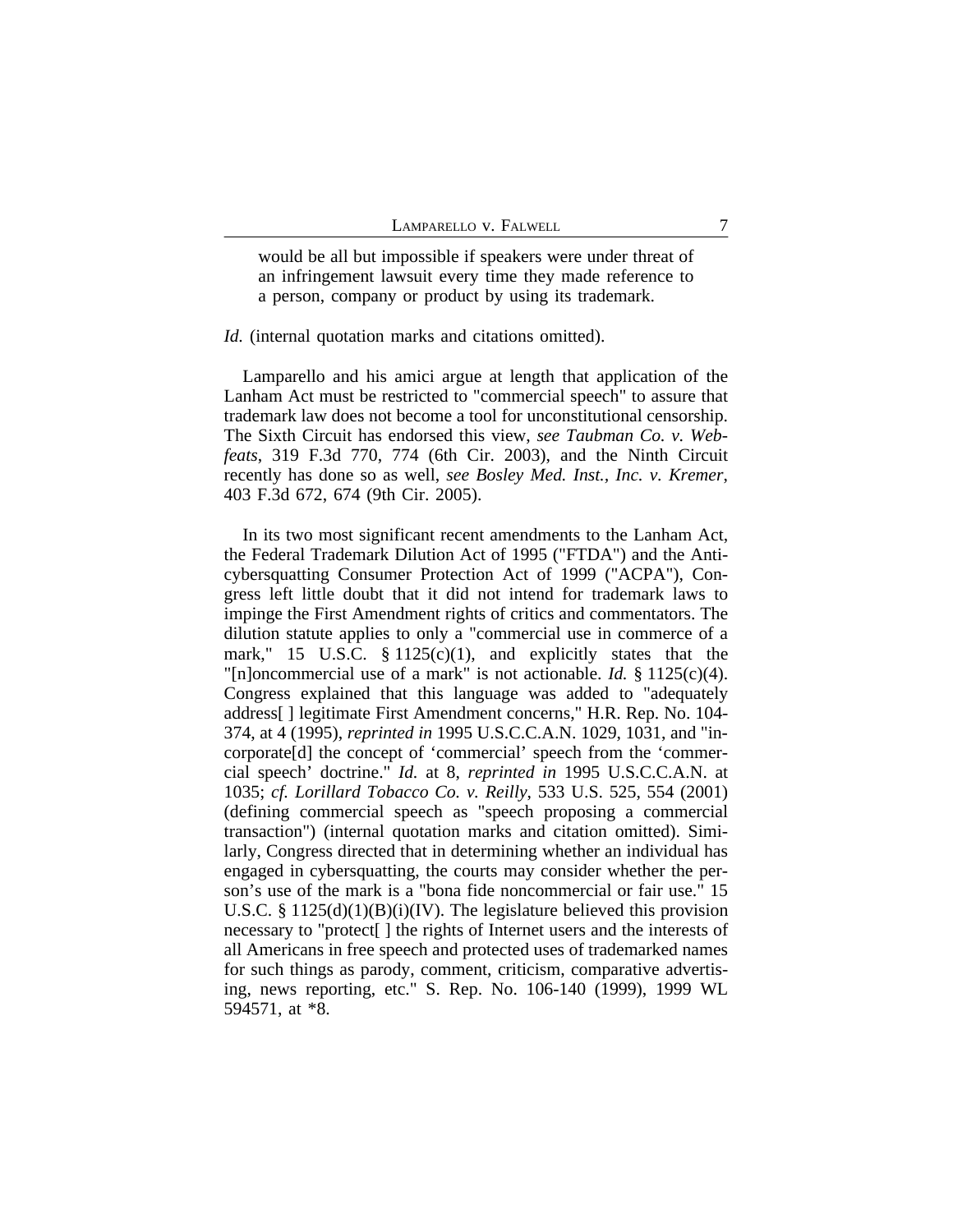In contrast, the trademark infringement and false designation of origin provisions of the Lanham Act (Sections 32 and 43(a), respectively) do not employ the term "noncommercial." They do state, however, that they pertain only to the use of a mark "in connection with the sale, offering for sale, distribution, or advertising of any goods or services," 15 U.S.C. § 1114(1)(a), or "in connection with any goods or services," *id.* § 1125(a)(1). But courts have been reluctant to define those terms narrowly.**<sup>2</sup>** Rather, as the Second Circuit has explained, "[t]he term 'services' has been interpreted broadly" and so "[t]he Lanham Act has . . . been applied to defendants furnishing a wide variety of non-commercial public and civic benefits." *United We Stand Am., Inc. v. United We Stand, Am. N.Y., Inc.*, 128 F.3d 86, 89-90 (2d Cir. 1997). Similarly, in *PETA* we noted that a website need not actually sell goods or services for the use of a mark in that site's domain name to constitute a use "'in connection with' goods or services." *PETA*, 263 F.3d at 365; *see also Taubman Co.*, 319 F.3d at 775 (concluding that website with *two* links to websites of for-profit entities violated the Lanham Act).

Thus, even if we accepted Lamparello's contention that Sections 32 and 43(a) of the Lanham Act apply only to commercial speech, we would still face the difficult question of what constitutes such speech under those provisions. In the case at hand, we need not resolve that question or determine whether Sections 32 and 43(a) apply exclusively to commercial speech because Reverend Falwell's claims of trademark infringement and false designation fail for a more obvious reason. The hallmark of such claims is a likelihood of confusion and there is no likelihood of confusion here.

#### B.

## 1.

"[T]he use of a competitor's mark that does not cause confusion as to source is permissible." *Dorr-Oliver, Inc. v. Fluid-Quip, Inc.*, 94 F.3d 376, 380 (7th Cir. 1996). Accordingly, Lamparello can only be

**<sup>2</sup>** Indeed, Lamparello agreed at oral argument that the Lanham Act's prohibitions on infringement and false designation apply to more than just commercial speech as defined by the Supreme Court.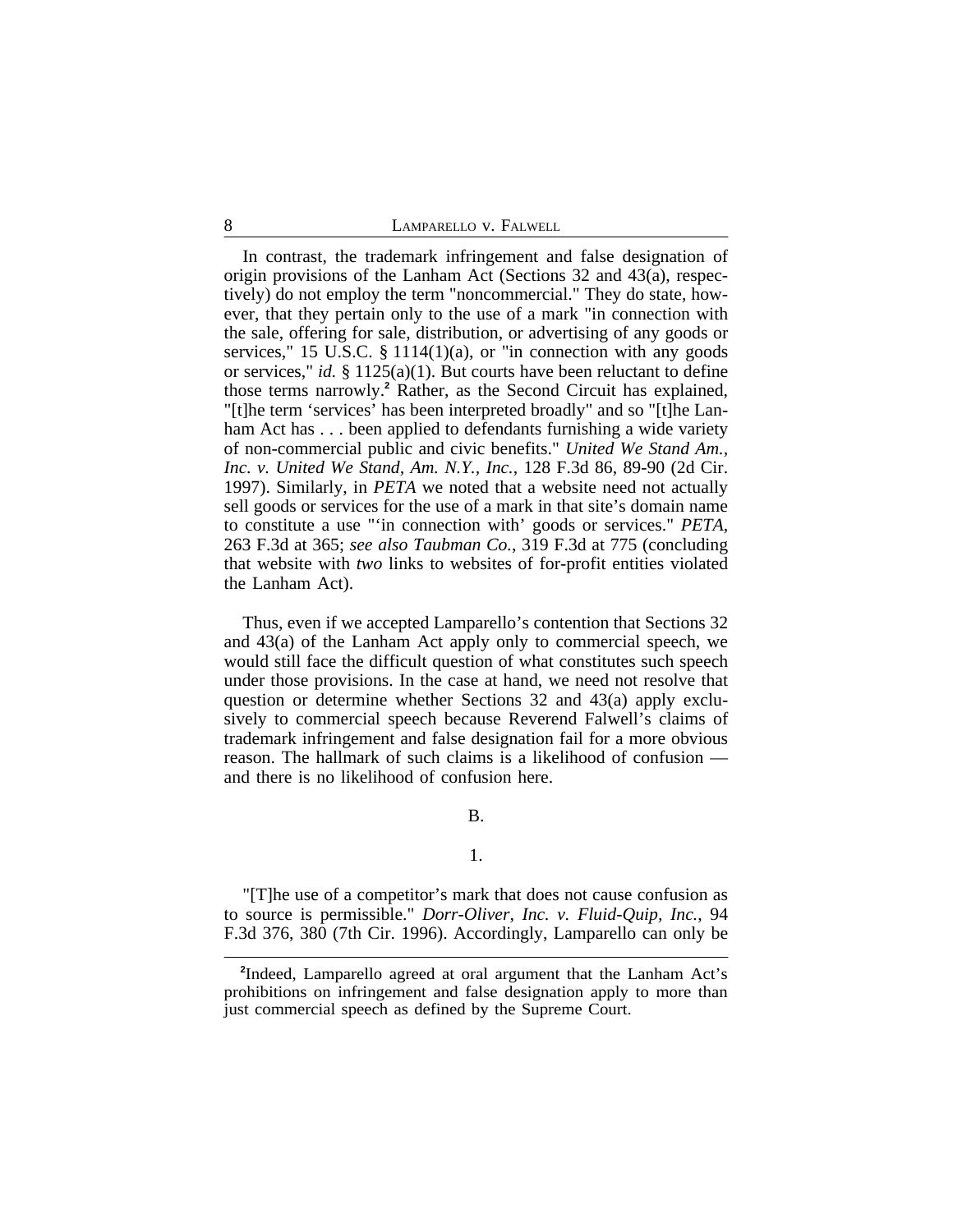liable for infringement and false designation if his use of Reverend Falwell's mark would be likely to cause confusion as to the source of the website found at www.fallwell.com. This likelihood-of-confusion test "generally strikes a comfortable balance" between the First Amendment and the rights of markholders. *Mattel, Inc. v. MCA Records, Inc.*, 296 F.3d 894, 900 (9th Cir. 2002).

We have identified seven factors helpful in determining whether a likelihood of confusion exists as to the source of a work, but "not all these factors are always relevant or equally emphasized in each case." *Pizzeria Uno Corp. v. Temple*, 747 F.2d 1522, 1527 (4th Cir. 1984) (internal quotation marks, citations, and brackets omitted). The factors are: "(a) the strength or distinctiveness of the mark; (b) the similarity of the two marks; (c) the similarity of the goods/services the marks identify; (d) the similarity of the facilities the two parties use in their businesses; (e) the similarity of the advertising used by the two parties; (f) the defendant's intent; (g) actual confusion." *Id.* (citation omitted).

Reverend Falwell's mark is distinctive, and the domain name of Lamparello's website, www.fallwell.com, closely resembles it. But, although Lamparello and Reverend Falwell employ similar marks online, Lamparello's website looks nothing like Reverend Falwell's; indeed, Lamparello has made no attempt to imitate Reverend Falwell's website. Moreover, Reverend Falwell does not even argue that Lamparello's website constitutes advertising or a facility for business, let alone a facility or advertising similar to that of Reverend Falwell. Furthermore, Lamparello clearly created his website intending only to provide a forum to criticize ideas, not to steal customers.

Most importantly, Reverend Falwell and Lamparello do not offer similar goods or services. Rather they offer opposing ideas and commentary. Reverend Falwell's mark identifies his spiritual and political views; the website at www.fallwell.com criticizes those very views. After even a quick glance at the content of the website at www.fallwell.com, no one seeking Reverend Falwell's guidance would be misled by the domain name — www.fallwell.com — into believing Reverend Falwell authorized the content of that website. No one would believe that Reverend Falwell sponsored a site criticizing himself, his positions, and his interpretations of the Bible. *See New*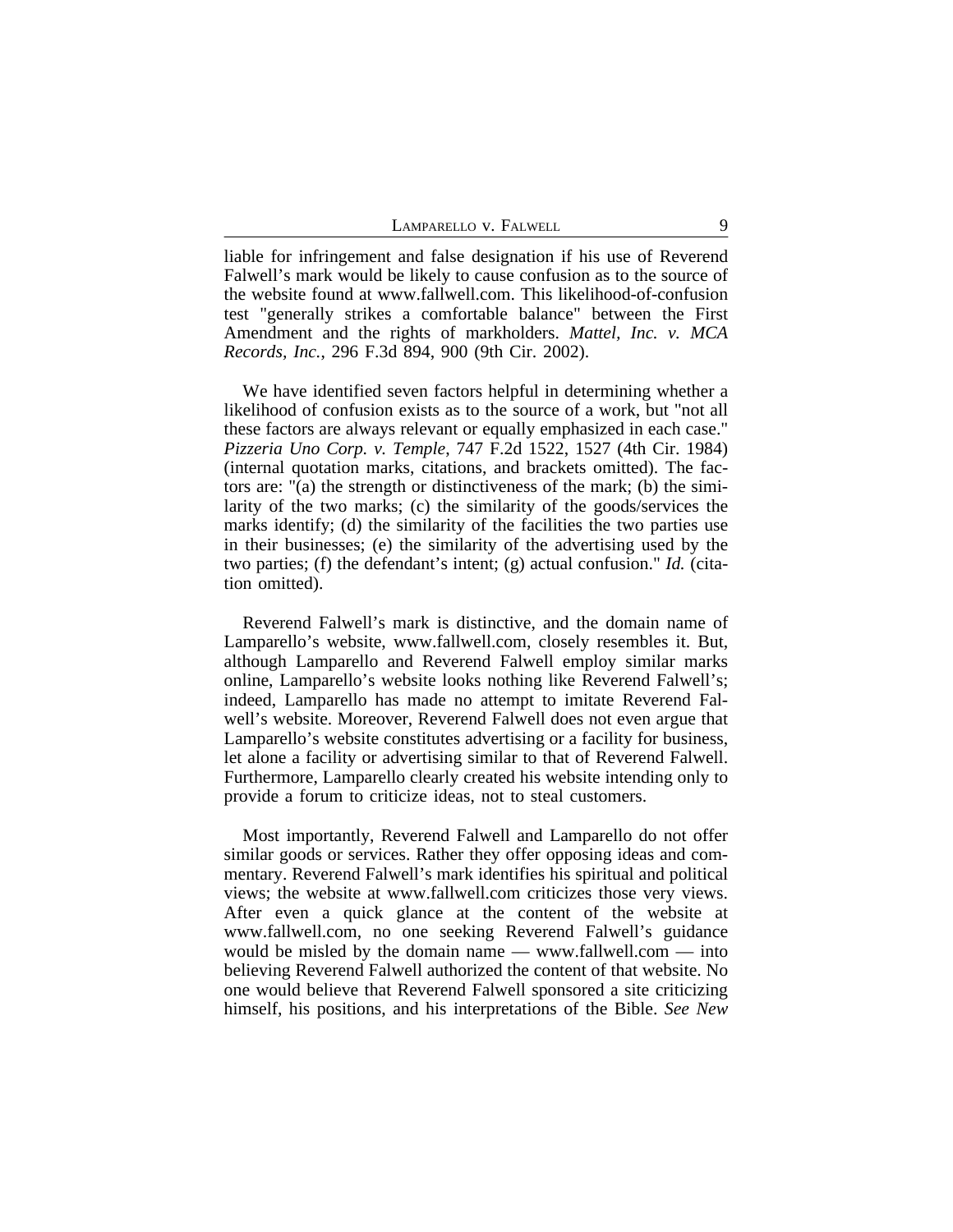*Kids on the Block v. News Am. Publ'g, Inc.*, 971 F.2d 302, 308-09 (9th Cir. 1992) (stating that use of a mark to solicit criticism of the markholder implies the markholder is not the sponsor of the use).**<sup>3</sup>**

Finally, the fact that people contacted Reverend Falwell's ministry to report that they found the content at www.fallwell.com antithetical to Reverend Falwell's views does not illustrate, as Reverend Falwell claims, that the website engendered actual confusion. To the contrary, the anecdotal evidence Reverend Falwell submitted shows that those searching for Reverend Falwell's site and arriving instead at Lamparello's site quickly realized that Reverend Falwell was *not* the source of the content therein.

For all of these reasons, it is clear that the undisputed record evidences no likelihood of confusion. In fact, Reverend Falwell even conceded at oral argument that those viewing the content of Lamparello's website probably were unlikely to confuse Reverend Falwell with the source of that material.

2.

Nevertheless, Reverend Falwell argues that he is entitled to prevail under the "initial interest confusion" doctrine. This relatively new and sporadically applied doctrine holds that "the Lanham Act forbids a competitor from luring potential customers away from a producer by initially passing off its goods as those of the producer's, even if confusion as to the source of the goods is dispelled by the time any sales are consummated." *Dorr-Oliver*, 94 F.3d at 382. According to Reverend Falwell, this doctrine requires us to compare his mark with Lamparello's website domain name, www.fallwell.com, *without*

**<sup>3</sup>** If Lamparello had neither criticized Reverend Falwell by name nor expressly rejected Reverend Falwell's teachings, but instead simply had quoted Bible passages and offered interpretations of them subtly different from those of Reverend Falwell, this would be a different case. For, while a gripe site, or a website dedicated to criticism of the markholder, will seldom create a likelihood of confusion, a website purporting to be the official site of the markholder and, for example, articulating positions that could plausibly have come from the markholder may well create a likelihood of confusion.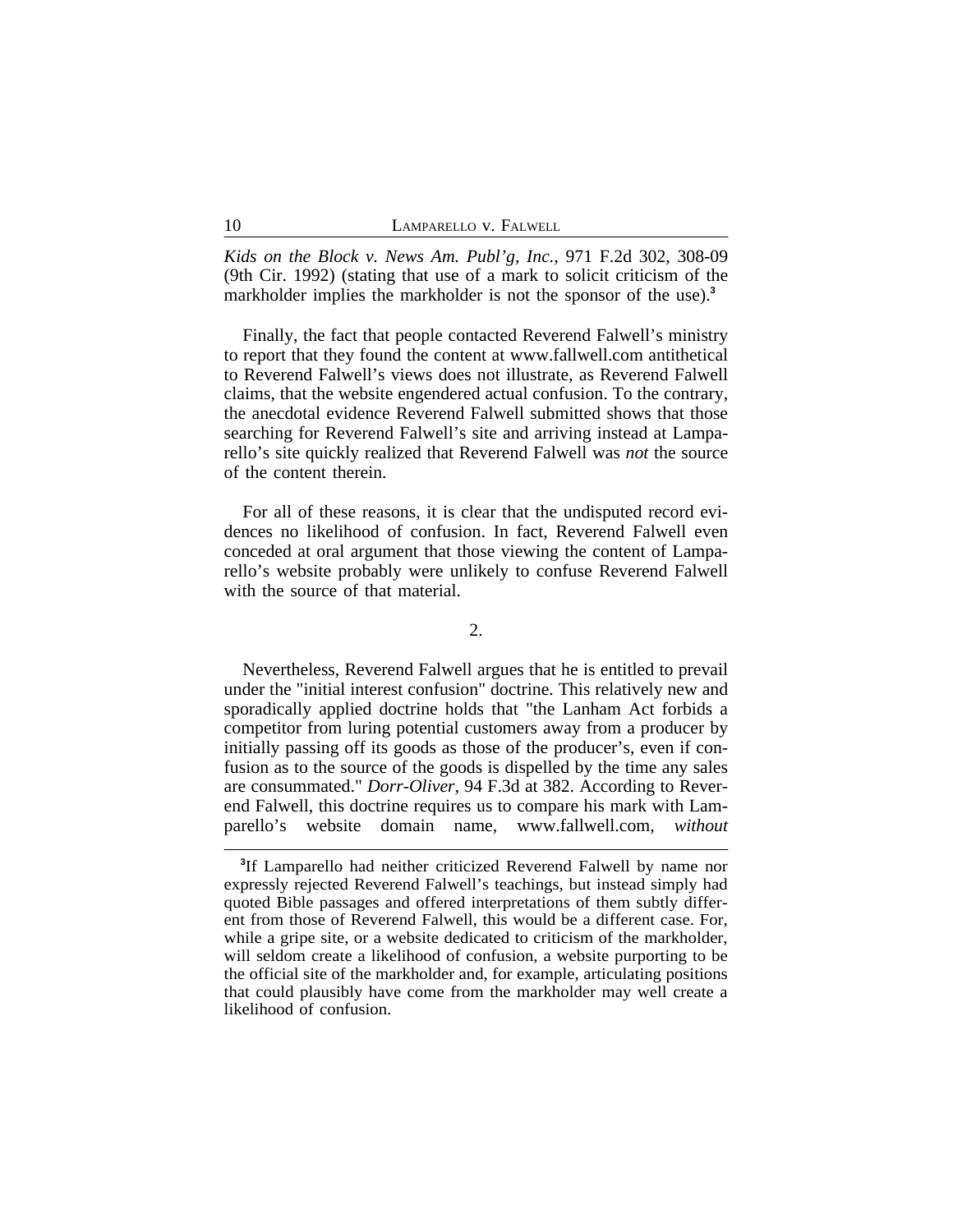considering the content of Lamparello's website. Reverend Falwell argues that some people who misspell his name may go to www.fallwell.com assuming it is his site, thus giving Lamparello an unearned audience — albeit one that quickly disappears when it realizes it has not reached Reverend Falwell's site. This argument fails for two reasons.

First, we have never adopted the initial interest confusion theory; rather, we have followed a very different mode of analysis, requiring courts to determine whether a likelihood of confusion exists by "examin[ing] the allegedly infringing use *in the context in which it is seen by the ordinary consumer*." *Anheuser-Busch, Inc. v. L & L Wings, Inc.*, 962 F.2d 316, 319 (4th Cir. 1992) (emphasis added) (citing cases); *see also What-A-Burger of Va., Inc. v. WHATABURGER, Inc.*, 357 F.3d 441, 450 (4th Cir. 2004).

Contrary to Reverend Falwell's arguments, we did not abandon this approach in *PETA*. Our inquiry in *PETA* was limited to whether Doughney's use of the domain name "www.peta.org" constituted a successful enough parody of People for the Ethical Treatment of Animals that no one was likely to believe www.peta.org was sponsored or endorsed by that organization. For a parody to be successful, it "must convey two simultaneous — and contradictory — messages: that it is the original, but also that it is *not* the original and is instead a parody." *PETA*, 263 F.3d at 366 (internal quotation marks and citation omitted). Doughney argued that his domain name conveyed the first message (that it was PETA's website) and that the content of his website conveyed the requisite second message (that it was not PETA's site). *Id.* Although "[t]he website's content ma[de] it clear that it [wa]s not related to PETA," *id.*, we concluded that the website's content could not convey the requisite second message because the site's content "[wa]s not conveyed *simultaneously* with the first message, [i.e., the domain name itself,] as required to be considered a parody." *Id.* at 366. Accordingly, we found the "district court properly rejected Doughney's parody defense." *Id.* at 367.

*PETA* simply outlines the parameters of the parody defense; it does not adopt the initial interest confusion theory or otherwise diminish the necessity of examining context when determining whether a likelihood of confusion exists. Indeed, in *PETA* itself, rather than embrac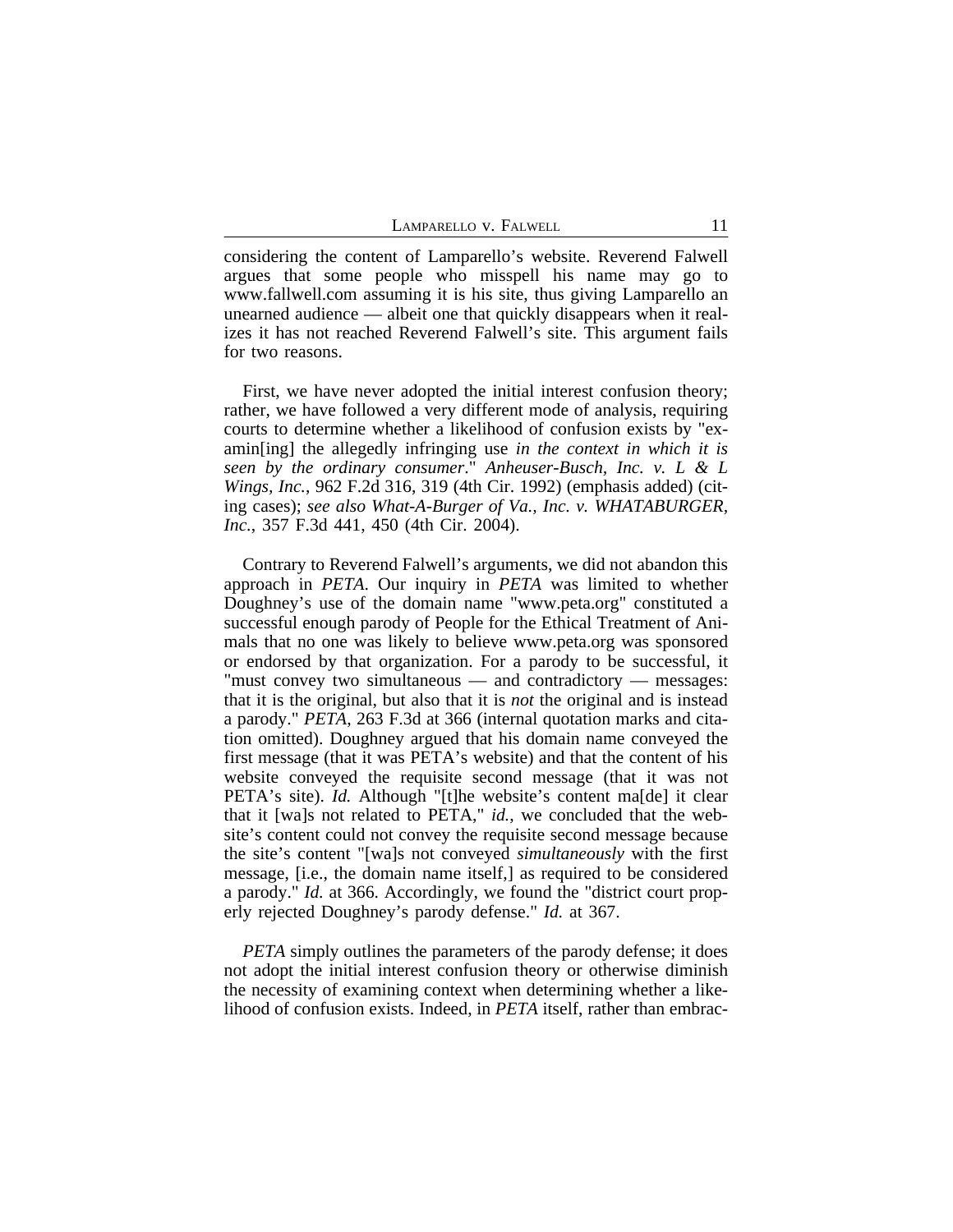ing a new approach, we reiterated that "[t]o determine whether a likelihood of confusion exists, a court should not consider how closely a *fragment* of a given use duplicates the trademark, but must instead consider *whether the use in its entirety creates a likelihood of confusion*." *Id.* at 366 (internal quotation marks and citation omitted) (emphasis added). When dealing with domain names, this means a court must evaluate an allegedly infringing domain name in conjunction with the content of the website identified by the domain name.**<sup>4</sup>**

Moreover, even if we did endorse the initial interest confusion theory, that theory would not assist Reverend Falwell here because it provides no basis for liability in circumstances such as these. The few appellate courts that have followed the Ninth Circuit and imposed liability under this theory for using marks on the Internet have done so only in cases involving a factor utterly absent here — one business's use of another's mark for its own financial gain. *See, e.g.*, *PACCAR Inc. v. Telescan Techs., L.L.C.*, 319 F.3d 243, 253 (6th Cir. 2003); *Promatek Indus., Ltd. v. Equitrac Corp.*, 300 F.3d 808, 812 (7th Cir. 2002); *Brookfield Communications, Inc. v. West Coast Entm't Corp.*, 174 F.3d 1036, 1055-56 (9th Cir. 1999).

Profiting financially from initial interest confusion is thus a key element for imposition of liability under this theory.**<sup>5</sup>** When an alleged

**5**Offline uses of marks found to cause actionable initial interest confusion also have involved financial gain. *See Elvis Presley Enters., Inc. v. Capece*, 141 F.3d 188, 204 (5th Cir. 1998); *Mobil Oil Corp. v. Pegasus*

**<sup>4</sup>**Contrary to Reverend Falwell's suggestions, this rule does not change depending on how similar the domain name or title is to the mark. Hence, Reverend Falwell's assertion that he objects only to Lamparello using the domain name www.fallwell.com and has no objection to Lamparello posting his criticisms at "www.falwelliswrong.com," or a similar domain name, does not entitle him to a different evaluation rule. Rather it has long been established that even when alleged infringers use the *very marks at issue* in titles, courts look to the underlying *content* to determine whether the titles create a likelihood of confusion as to source. *See, e.g.*, *Parks v. LaFace Records*, 329 F.3d 437, 452-54 (6th Cir. 2003); *Mattel*, 296 F.3d at 901-02; *Westchester Media v. PRL USA Holdings, Inc.*, 214 F.3d 658, 667-68 (5th Cir. 2000); *Rogers v. Grimaldi*, 875 F.2d 994, 1000-01 (2d Cir. 1989).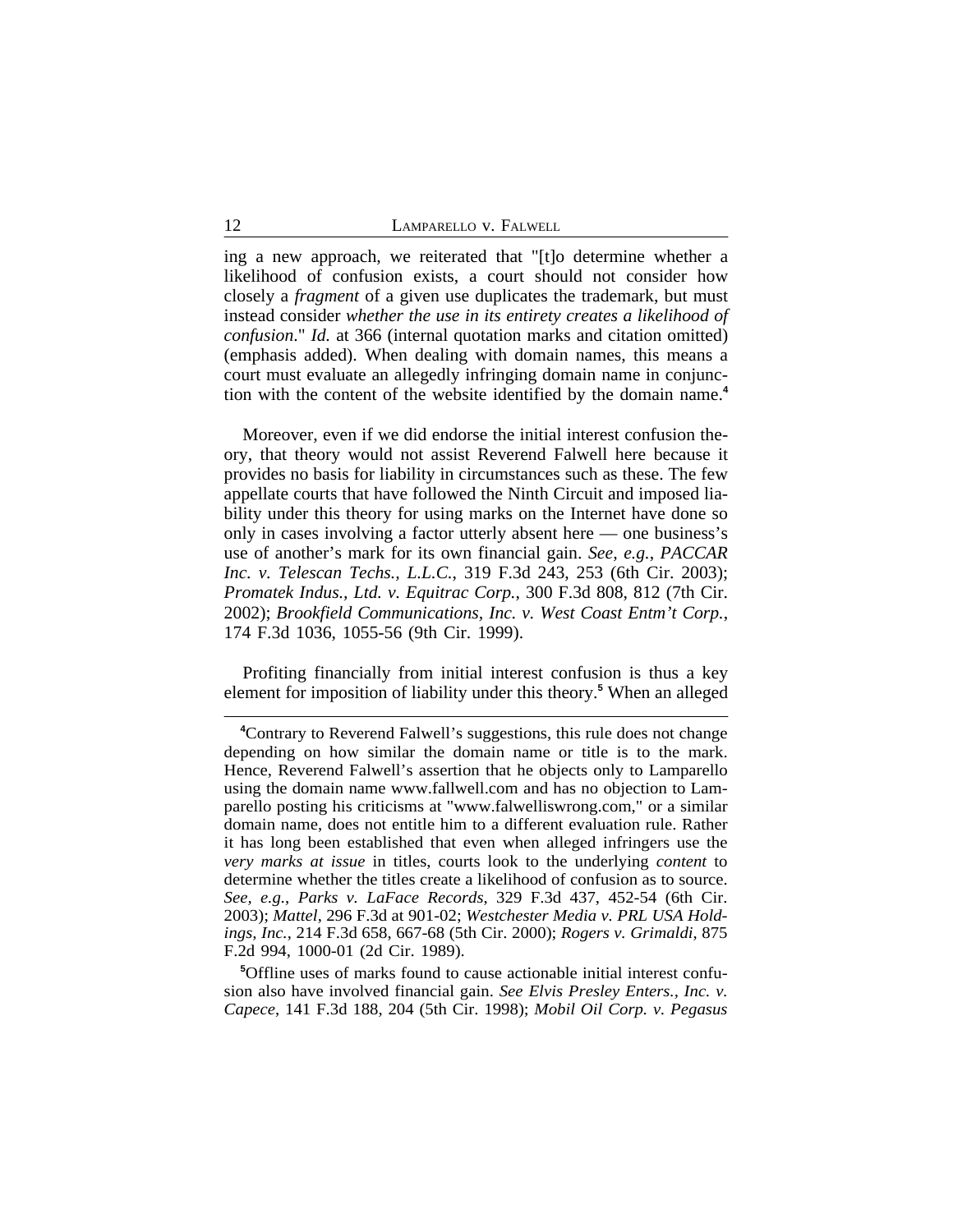infringer does not compete with the markholder for sales, "some initial confusion will not likely facilitate free riding on the goodwill of another mark, or otherwise harm the user claiming infringement. Where confusion has little or no meaningful effect in the marketplace, it is of little or no consequence in our analysis." *Checkpoint Sys.*, 269 F.3d at 296-97. For this reason, even the Ninth Circuit has stated that a firm is not liable for using another's mark in its domain name if it "could not financially capitalize on [a] misdirected consumer [looking for the markholder's site] even if it so desired." *Interstellar Starship Servs., Ltd. v. Epix, Inc.*, 304 F.3d 936, 946 (9th Cir. 2002).

This critical element — use of another firm's mark to capture the markholder's customers and profits — simply does not exist when the alleged infringer establishes a gripe site that criticizes the markholder. *See* Hannibal Travis, *The Battle For Mindshare: The Emerging Consensus that the First Amendment Protects Corporate Criticism and Parody on the Internet*, 10 Va. J.L. & Tech. 3, 85 (Winter 2005) ("The premise of the 'initial interest' confusion cases is that by using the plaintiff's trademark to divert its customers, the defendant is engaging in the old 'bait and switch.' But because . . . Internet users who find [gripe sites] are not sold anything, the mark may be the 'bait,' but there is simply no 'switch.'") (citations omitted).<sup>6</sup> Applying

*Petroleum Corp.*, 818 F.2d 254, 260 (2d Cir. 1987). And even those courts recognizing the initial interest confusion theory of liability but finding no actionable initial confusion involved one business's use of another's mark for profit. *See, e.g.*, *Savin Corp. v. The Savin Group*, 391 F.3d 439, 462 n.13 (2d Cir. 2004); *AM Gen. Corp. v. DaimlerChrysler Corp.*, 311 F.3d 796, 827-28 (7th Cir. 2002); *Checkpoint Sys., Inc. v. Check Point Software Techs., Inc.*, 269 F.3d 270, 298 (3d Cir. 2001); *Hasbro, Inc. v. Clue Computing, Inc.*, 232 F.3d 1, 2 (1st Cir. 2000); *Syndicate Sales, Inc. v. Hampshire Paper Corp.*, 192 F.3d 633, 638 (7th Cir. 1999); *Rust Env't & Infrastructure, Inc. v. Teunissen*, 131 F.3d 1210, 1217 (7th Cir. 1997); *Dorr-Oliver*, 94 F.3d at 383.

**<sup>6</sup>**Although the appellate courts that have adopted the initial interest confusion theory have only applied it to profit-seeking uses of another's mark, the district courts have not so limited the application of the theory. Without expressly referring to this theory, two frequently-discussed district court cases have held that using another's domain name to post con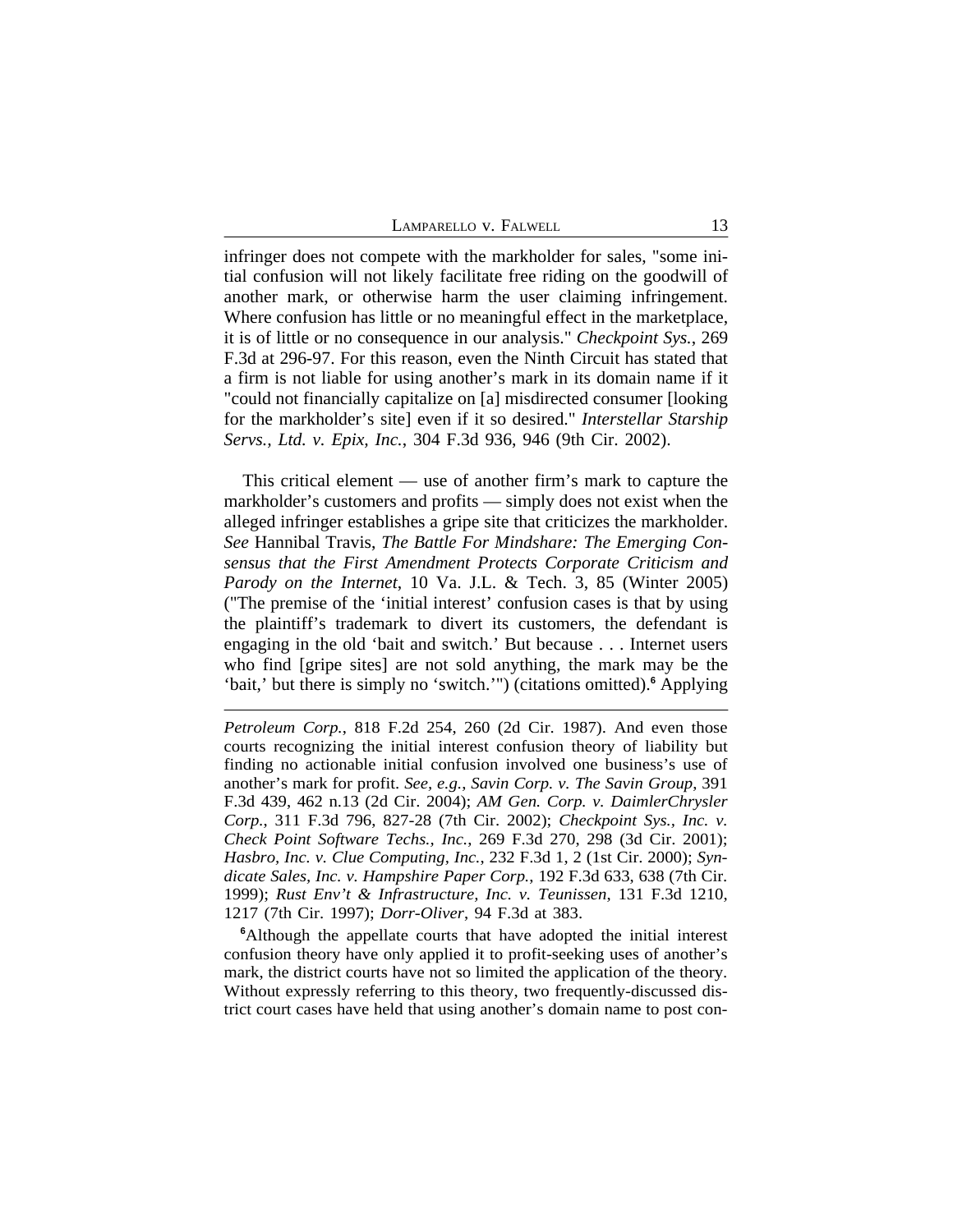the initial interest confusion theory to gripe sites like Lamparello's would enable the markholder to insulate himself from criticism — or at least to minimize access to it. We have already condemned such uses of the Lanham Act, stating that a markholder cannot "'shield itself from criticism by forbidding the use of its name in commentaries critical of its conduct.'" *CPC Int'l*, 214 F.3d at 462 (quoting *L.L. Bean, Inc. v. Drake Publishers, Inc.*, 811 F.2d 26, 33 (1st Cir. 1987)). "[J]ust because speech is critical of a corporation and its business practices is not a sufficient reason to enjoin the speech." *Id.*

In sum, even if we were to accept the initial interest confusion theory, that theory would not apply in the case at hand. Rather, to determine whether a likelihood of confusion exists as to the source of a gripe site like that at issue in this case, a court must look not only to the allegedly infringing domain name, but also to the underlying content of the website. When we do so here, it is clear, as explained above, that no likelihood of confusion exists. Therefore, the district court erred in granting Reverend Falwell summary judgment on his infringement, false designation, and unfair competition claims.

#### III.

We evaluate Reverend Falwell's cybersquatting claim separately because the elements of a cybersquatting violation differ from those of traditional Lanham Act violations. To prevail on a cybersquatting claim, Reverend Falwell must show that Lamparello: (1) "had a bad

tent antithetical to the markholder constitutes infringement. *See Planned Parenthood Fed'n of Am., Inc. v. Bucci*, No. 97 Civ. 0629, 1997 WL 133313 (S.D.N.Y. March 24, 1997), *aff'd*, 152 F.3d 920 (2d Cir. 1998) (table) (finding use of domain name "www.plannedparenthood.com" to provide links to passages of anti-abortion book constituted infringement); *Jews for Jesus v. Brodsky*, 993 F. Supp. 282 (D.N.J. 1998), *aff'd*, 159 F.3d 1351 (3d Cir. 1998) (table) (finding use of "www.jewsforjesus.org" to criticize religious group constituted infringement). We think both cases were wrongly decided to the extent that in determining whether the domain names were confusing, the courts did not consider whether the websites' content would dispel any confusion. In expanding the initial interest confusion theory of liability, these cases cut it off from its moorings to the detriment of the First Amendment.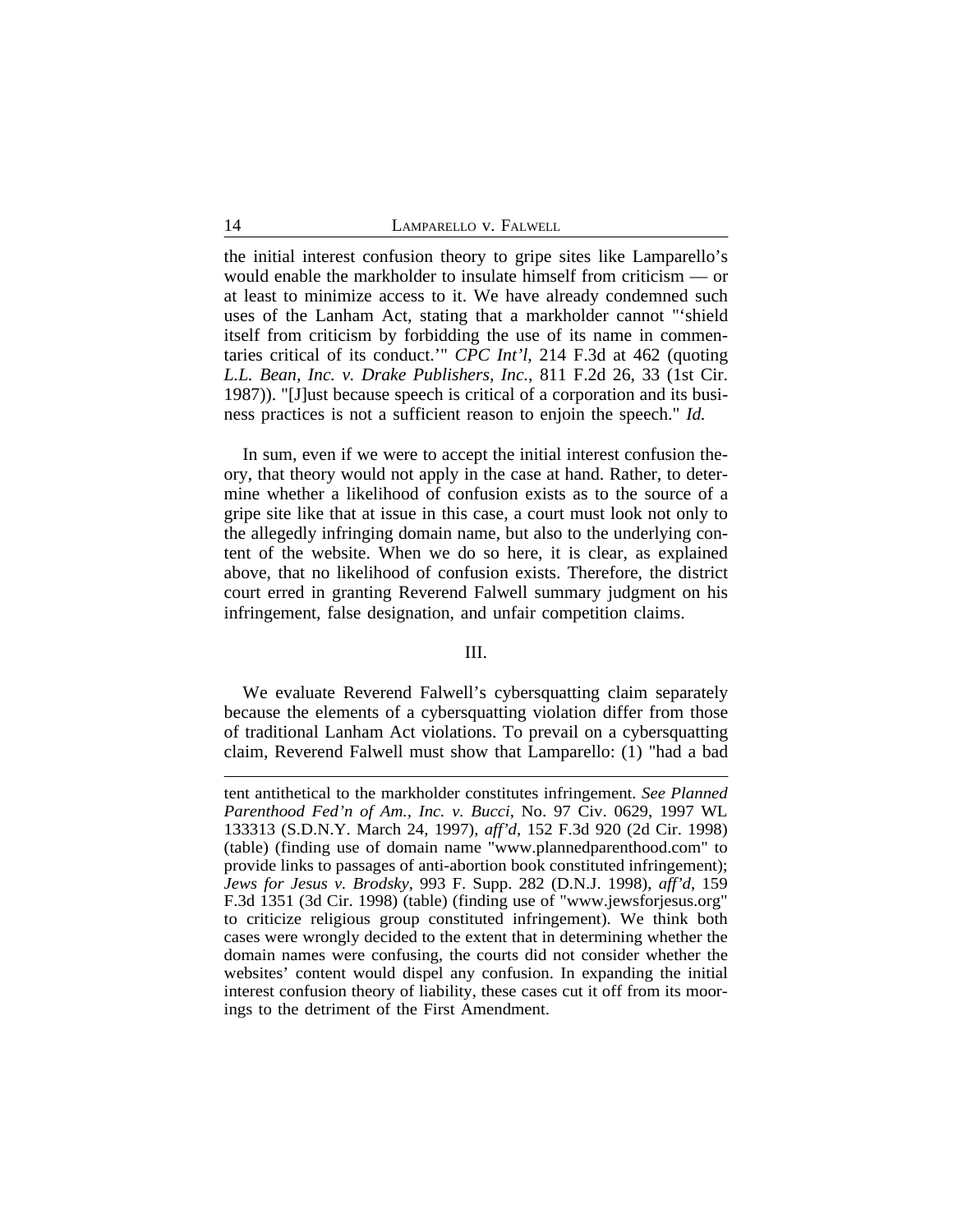faith intent to profit from using the [www.fallwell.com] domain name," and (2) the domain name www.fallwell.com "is identical or confusingly similar to, or dilutive of, the distinctive and famous [Falwell] mark." *PETA*, 263 F.3d at 367 (citing 15 U.S.C. § 1125(d)(1)(A)).

"The paradigmatic harm that the ACPA was enacted to eradicate" is "the practice of cybersquatters registering several hundred domain names in an effort to sell them to the legitimate owners of the mark." *Lucas Nursery & Landscaping, Inc. v. Grosse*, 359 F.3d 806, 810 (6th Cir. 2004). The Act was also intended to stop the registration of multiple marks with the hope of selling them to the highest bidder, "distinctive marks to defraud consumers" or "to engage in counterfeiting activities," and "well-known marks to prey on consumer confusion by misusing the domain name to divert customers from the mark owner's site to the cybersquatter's own site, many of which are pornography sites that derive advertising revenue based on the number of visits, or 'hits,' the site receives." S. Rep. No. 106-140, 1999 WL 594571, at \*5-6. The Act was not intended to prevent "noncommercial uses of a mark, such as for comment, criticism, parody, news reporting, etc.," and thus they "are beyond the scope" of the ACPA. *Id.* at \*9.

To distinguish abusive domain name registrations from legitimate ones, the ACPA directs courts to consider nine nonexhaustive factors:

(I) the trademark or other intellectual property rights of the person, if any, in the domain name;

(II) the extent to which the domain name consists of the legal name of the person or a name that is otherwise commonly used to identify that person;

(III) the person's prior use, if any, of the domain name in connection with the bona fide offering of any goods or services;

(IV) the person's bona fide noncommercial or fair use of the mark in a site accessible under the domain name;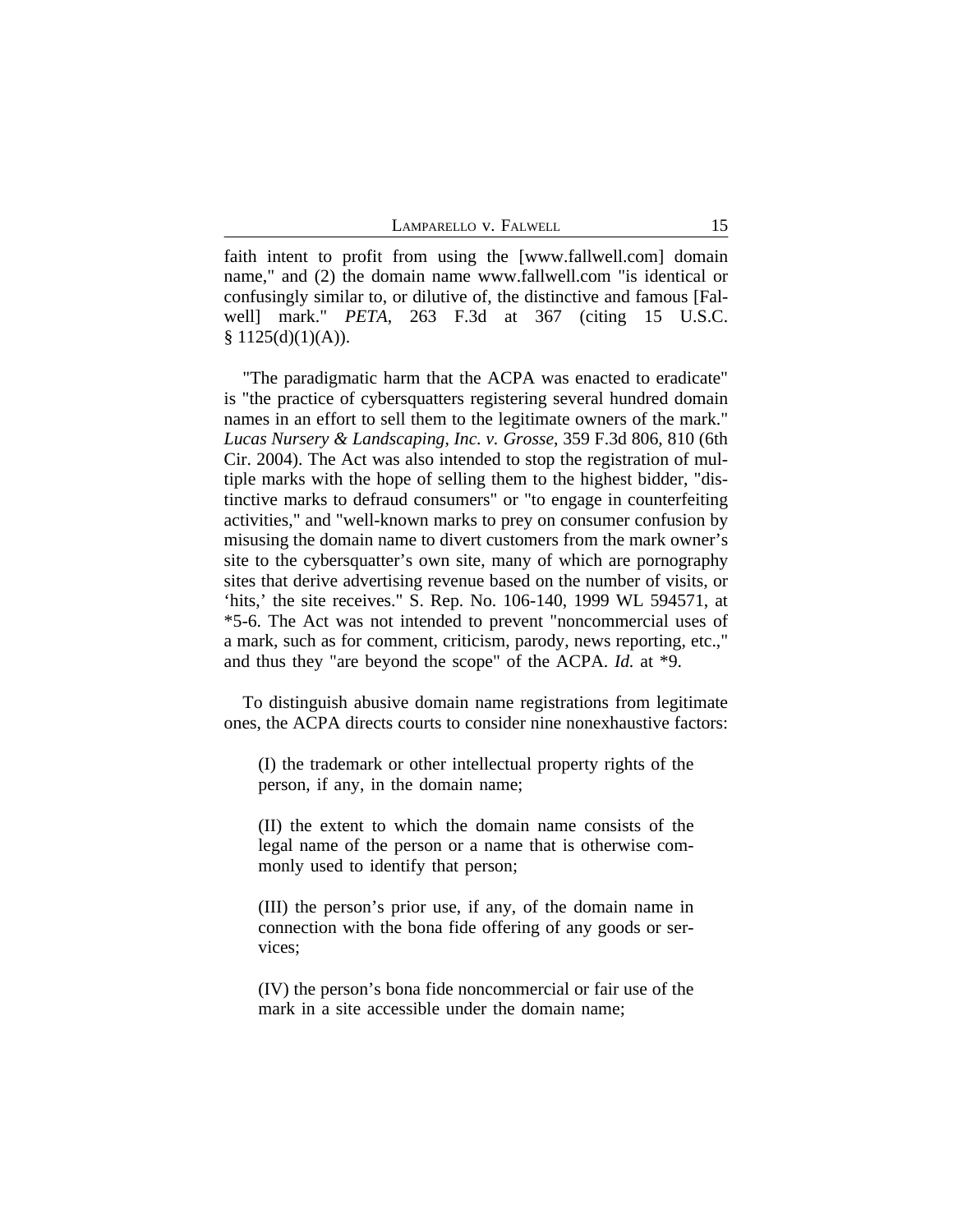(V) the person's intent to divert consumers from the mark owner's online location to a site accessible under the domain name that could harm the goodwill represented by the mark, either for commercial gain or with the intent to tarnish or disparage the mark, by creating a likelihood of confusion as to the source, sponsorship, affiliation, or endorsement of the site;

(VI) the person's offer to transfer, sell, or otherwise assign the domain name to the mark owner or any third party for financial gain without having used, or having an intent to use, the domain name in the bona fide offering of any goods or services, or the person's prior conduct indicating a pattern of such conduct;

(VII) the person's provision of material and misleading false contact information when applying for the registration of the domain name, the person's intentional failure to maintain accurate contact information, or the person's prior conduct indicating a pattern of such conduct;

(VIII) the person's registration or acquisition of multiple domain names which the person knows are identical or confusingly similar to marks of others that are distinctive at the time of the registration of such domain names, or dilutive of famous marks of others that are famous at the time of registration of such domain names, without regard to the goods or services of the parties; and

(IX) the extent to which the mark incorporated in the person's domain name registration is or is not distinctive and famous within the meaning of subsection  $(c)(1)$  of this section.

15 U.S.C. § 1125(d)(1)(B)(i); *see also* H.R. Rep. No. 106-412 (1999), 1999 WL 970519, at \*10.

These factors attempt "to balance the property interests of trademark owners with the legitimate interests of Internet users and others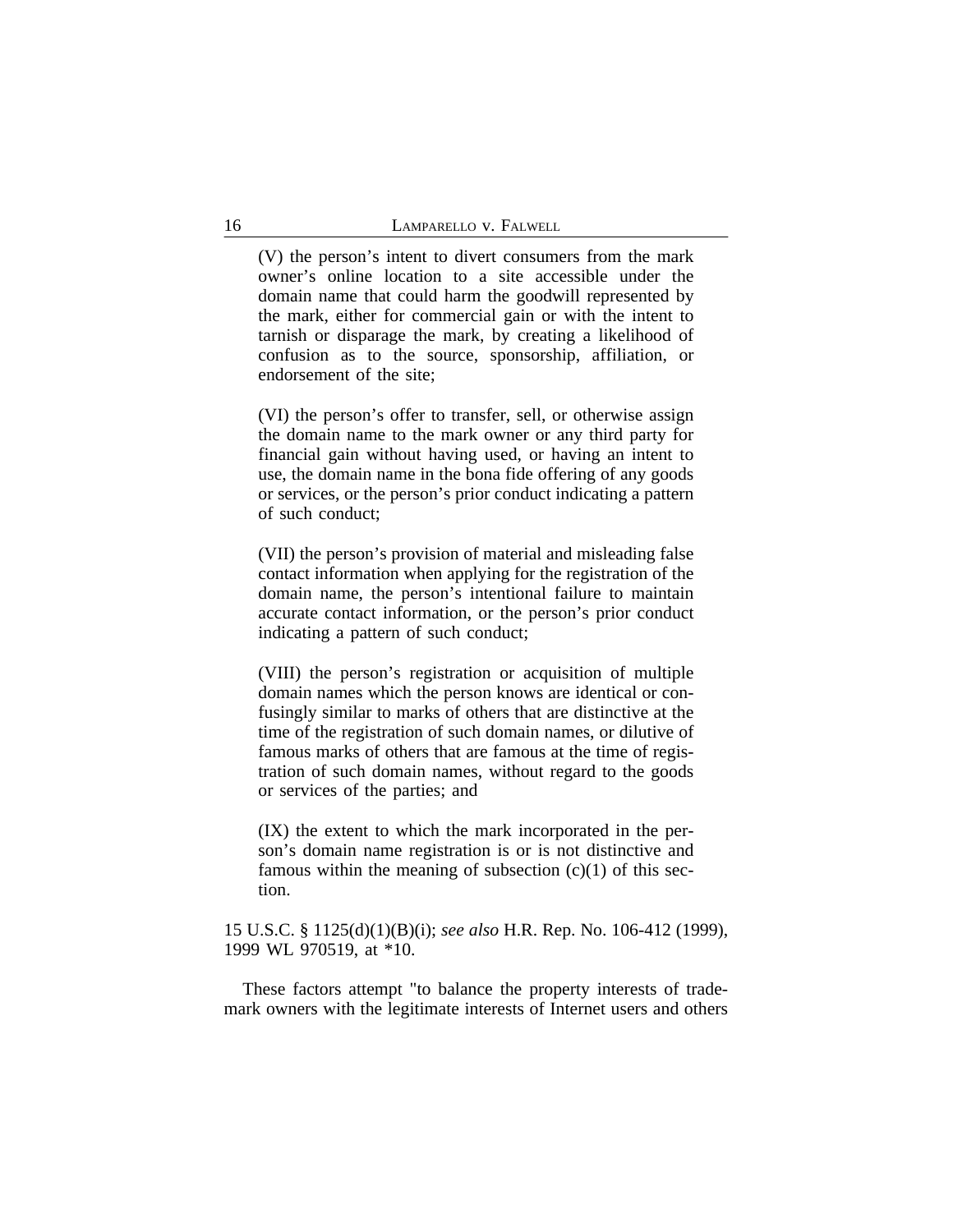who seek to make lawful uses of others' marks, including for purposes such as comparative advertising, *comment*, *criticism*, parody, news reporting, fair use, etc." H.R. Rep. No. 106-412, 1999 WL 970519, at \*10 (emphasis added). "The first four [factors] suggest circumstances that may tend to indicate an absence of bad-faith intent to profit from the goodwill of a mark, and the others suggest circumstances that may tend to indicate that such bad-faith intent exists." *Id.* However, "[t]here is no simple formula for evaluating and weighing these factors. For example, courts do not simply count up which party has more factors in its favor after the evidence is in." *Harrods Ltd. v. Sixty Internet Domain Names*, 302 F.3d 214, 234 (4th Cir. 2002). In fact, because use of these listed factors is permissive, "[w]e need not . . . march through" them all in every case. *Virtual Works, Inc. v. Volkswagen of Am., Inc.*, 238 F.3d 264, 269 (4th Cir. 2001). "The factors are given to courts as a guide, not as a substitute for careful thinking about whether the conduct at issue is motivated by a bad faith intent to profit." *Lucas Nursery & Landscaping*, 359 F.3d at 811.

After close examination of the undisputed facts involved in this case, we can only conclude that Reverend Falwell cannot demonstrate that Lamparello "had a bad faith intent to profit from using the [www.fallwell.com] domain name." *PETA*, 263 F.3d at 367. Lamparello clearly employed www.fallwell.com simply to criticize Reverend Falwell's views. Factor IV of the ACPA, 15 U.S.C. § 1125(d)(1) (B)(i)(IV), counsels against finding a bad faith intent to profit in such circumstances because "use of a domain name for purposes of . . . comment, [and] criticism," H.R. Rep. No. 106-412, 1999 WL 970519, at \*11, constitutes a "bona fide noncommercial or fair use" under the statute, 15 U.S.C. § 1125(d)(1)(B)(i)(IV).**<sup>7</sup>** That Lamparello provided

**<sup>7</sup>**We note that factor IV does not protect a faux noncommercial site, that is, a noncommercial site created by the registrant for the sole purpose of avoiding liability under the FTDA, which exempts noncommercial uses of marks, *see* 15 U.S.C. § 1125(c)(4)(B), or under the ACPA. As explained by the Senate Report discussing the ACPA, an individual cannot avoid liability for registering and attempting to sell a hundred domain names incorporating famous marks by posting noncommercial content at those domain names. *See* S. Rep. No. 106-140, 1999 WL 594571, at \*14 (citing *Panavision Int'l v. Toeppen*, 141 F.3d 1316 (9th Cir. 1998)). But Lamparello's sole purpose for registering www.fallwell.com was to criticize Reverend Falwell, and this noncommercial use was not a ruse to avoid liability. Therefore, factor IV indicates that Lamparello did not have a bad faith intent to profit.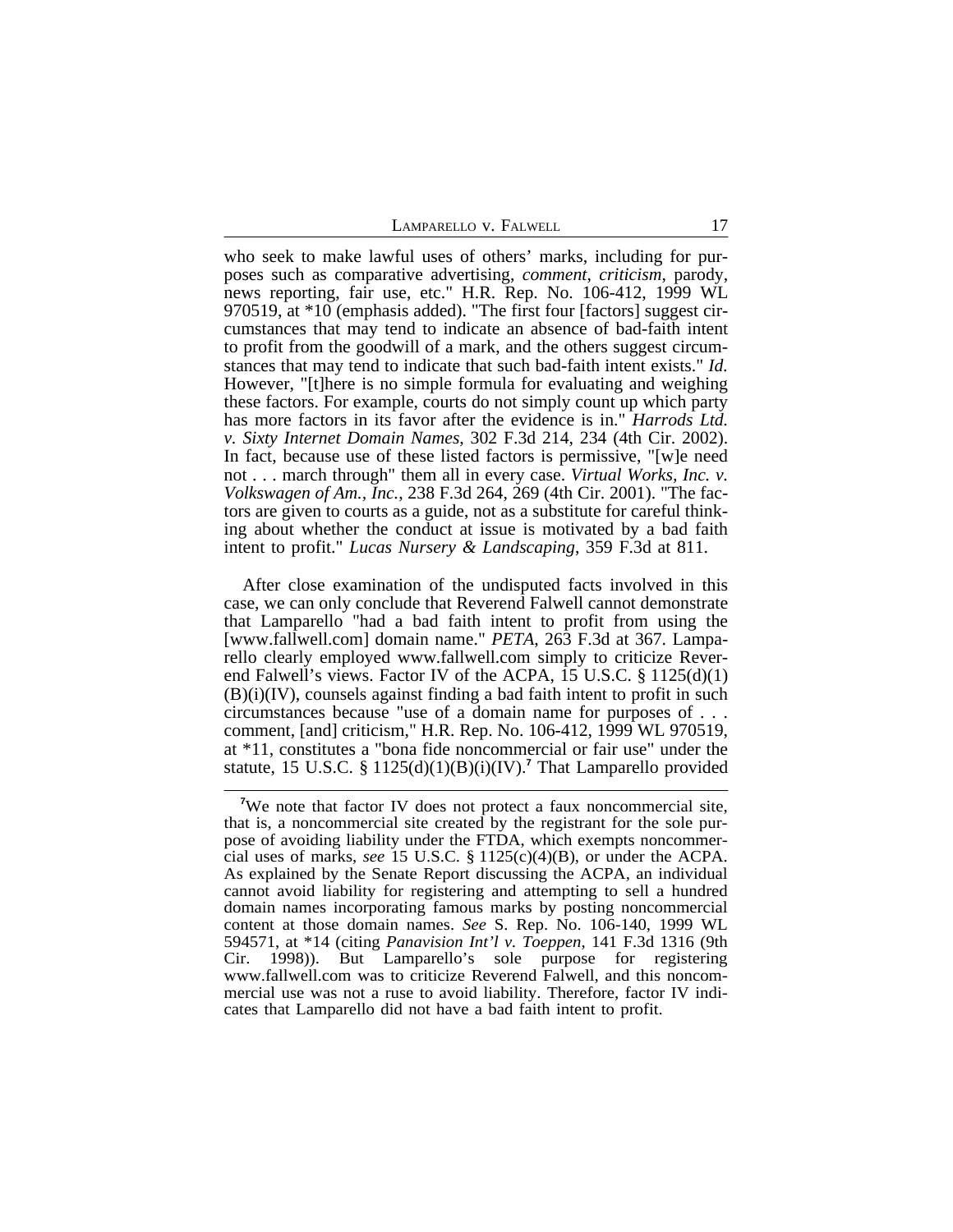a link to an Amazon.com webpage selling a book he favored does not diminish the communicative function of his website. The use of a domain name to engage in criticism or commentary "even where done for profit" does not alone evidence a bad faith intent to profit, H.R. Rep. No. 106-412, 1999 WL 970519, at \*11, and Lamparello did not even stand to gain financially from sales of the book at Amazon.com. Thus factor IV weighs heavily in favor of finding Lamparello lacked a bad faith intent to profit from the use of the domain name.

Equally important, Lamparello has not engaged in the type of conduct described in the statutory factors as typifying the bad faith intent to profit essential to a successful cybersquatting claim. First, we have already held, *supra* Part II.B, that Lamparello's domain name does not create a likelihood of confusion as to source or affiliation. Accordingly, Lamparello has not engaged in the type of conduct — "creating a likelihood of confusion as to the source, sponsorship, affiliation, or endorsement of the site," 15 U.S.C.  $\S 1125(d)(1)(B)(i)(V)$ — described as an indicator of a bad faith intent to profit in factor V of the statute.

Factors VI and VIII also counsel against finding a bad faith intent to profit here. Lamparello has made no attempt — or even indicated a willingness — "to transfer, sell, or otherwise assign the domain name to [Reverend Falwell] or any third party for financial gain." 15 U.S.C. § 1125(d)(1)(B)(i)(VI). Similarly, Lamparello has not registered "multiple domain names," 15 U.S.C.  $\S 1125(d)(1)(B)(i)(VIII);$ rather, the record indicates he has registered only one. Thus, Lamparello's conduct is not of the suspect variety described in factors VI and VIII of the Act.

Notably, the case at hand differs markedly from those in which the courts have found a bad faith intent to profit from domain names used for websites engaged in political commentary or parody. For example, in *PETA* we found the registrant of www.peta.org engaged in cybersquatting because www.peta.org was one of *fifty* to *sixty* domain names Doughney had registered, *PETA*, 263 F.3d at 362, and because Doughney had evidenced a clear intent to sell www.peta.org to PETA, stating that PETA should try to "'settle' with him and 'make him an offer.'" *Id.* at 368. *See also Virtual Works*, 238 F.3d at 269-70. Similarly, in *Coca-Cola Co. v. Purdy*, 382 F.3d 774 (8th Cir. 2004),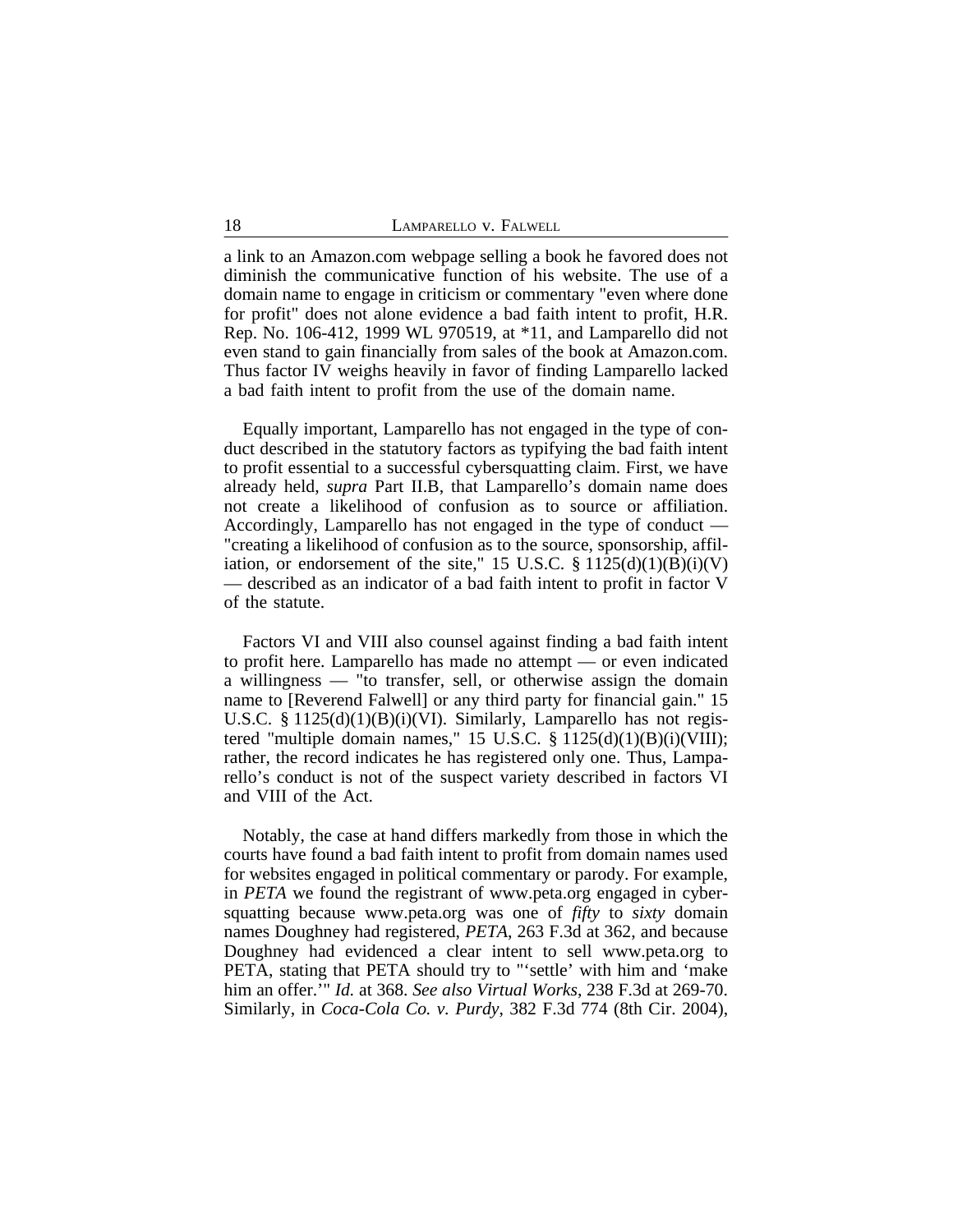the Eighth Circuit found an anti-abortion activist who had registered domain names incorporating famous marks such as "Washington Post" liable for cybersquatting because he had registered almost *seventy* domain names, had offered to stop using the Washington Post mark if the newspaper published an opinion piece by him on its editorial page, and posted content that created a likelihood of confusion as to whether the famous markholders sponsored the anti-abortion sites and "ha[d] taken positions on hotly contested issues." *Id.* at 786. In contrast, Lamparello did not register multiple domain names, he did not offer to transfer them for valuable consideration, and he did not create a likelihood of confusion.

Instead, Lamparello, like the plaintiffs in two cases recently decided by the Fifth and Sixth Circuits, created a gripe site. Both courts expressly refused to find that gripe sites located at domain names nearly identical to the marks at issue violated the ACPA. In *TMI, Inc. v. Maxwell*, 368 F.3d 433, 434-35 (5th Cir. 2004), Joseph Maxwell, a customer of homebuilder TMI, registered the domain name "www.trendmakerhome.com," which differed by only one letter from TMI's mark, TrendMaker Home*s*, and its domain name, "www.trendmakerhome*s*.com." Maxwell used the site to complain about his experience with TMI and to list the name of a contractor whose work pleased him. After his registration expired, Maxwell registered "www.trendmakerhome.info." TMI then sued, alleging cybersquatting. The Fifth Circuit reversed the district court's finding that Maxwell violated the ACPA, reasoning that his site was noncommercial and designed only "to inform potential customers about a negative experience with the company." *Id.* at 438-39.

Similarly, in *Lucas Nursery & Landscaping*, a customer of Lucas Nursery registered the domain name "www.lucasnursery.com" and posted her dissatisfaction with the company's landscaping services. Because the registrant, Grosse, like Lamparello, registered a single domain name, the Sixth Circuit concluded that her conduct did not constitute that which Congress intended to proscribe — i.e., the registration of multiple domain names. *Lucas Nursery & Landscaping*, 359 F.3d at 810. Noting that Grosse's gripe site did not create any confusion as to sponsorship and that she had never attempted to sell the domain name to the markholder, the court found that Grosse's conduct was not actionable under the ACPA. The court explained: "One